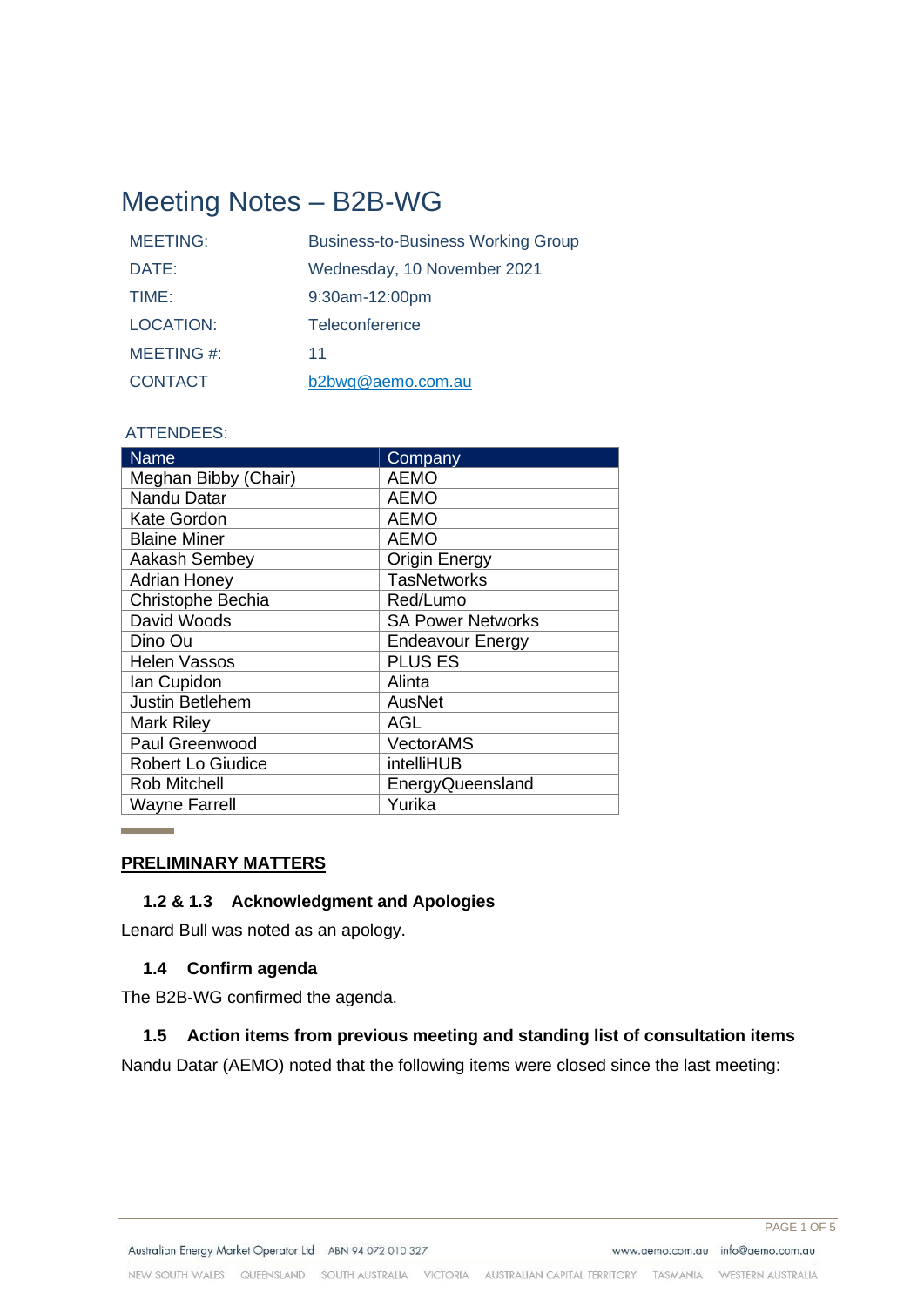| <b>Action</b>                 | <b>Description</b>                                                                                                                       | Responsible            | <b>Date</b>                      | <b>Follow Up</b>                                                                                                                                                                                                                                                               |
|-------------------------------|------------------------------------------------------------------------------------------------------------------------------------------|------------------------|----------------------------------|--------------------------------------------------------------------------------------------------------------------------------------------------------------------------------------------------------------------------------------------------------------------------------|
| <b>Meeting</b><br><b>Date</b> |                                                                                                                                          |                        |                                  |                                                                                                                                                                                                                                                                                |
| 1207-02                       | B2B WG to provide<br>feedback on Paul<br>Greenwood's ICFs in 2<br>weeks                                                                  | <b>B2B WG</b>          | 06-Aug-<br>21                    | 20/9 - No feedback was provided to Paul<br>Greenwood<br>$11/10$ - superseded by actions 2009-01, 02 and<br>03 - Closed                                                                                                                                                         |
| 2308-01                       | Share responses to<br>actions regarding r41<br>release.                                                                                  | Meghan Bibby<br>(AEMO) | Next<br>meeting                  | 20/9 - Meghan noted the draft version of the<br>next r41 Technical Specification being reviewed.<br>11/10 - updated Technical Specification provided<br>- Closed                                                                                                               |
| 2308-04                       | Organise another short<br>B2B-WG meeting to<br>further discuss the<br>Shared Fuse issue if the<br>ERCF ICF progresses to<br>consultation | Meghan Bibby<br>(AEMO) | <b>Before</b><br>next<br>meeting | 20/9 - Meeting could not be organised.<br>11/10 - The ERCF ICF not progressing - Closed                                                                                                                                                                                        |
| 2009-02                       | Networks to review the<br>ICF and provide their<br>preference from the<br>options and the<br>alternate approaches.                       | <b>Distributors</b>    | 07-Oct-<br>21                    | 11/10 - responses received - Closed                                                                                                                                                                                                                                            |
| 2009-03                       | <b>B2B WG members to</b><br>provide a preference for<br>communicating the<br>presence of shared<br>fuses.                                | B2B-WG                 | 07-Oct-<br>21                    | 11/10 - responses received - Closed                                                                                                                                                                                                                                            |
| 1110-01                       | Draft wording related to<br>Shared Fuse for inclusion<br>in the B2B guide                                                                | <b>AEMO</b>            | <b>ASAP</b>                      | Proposed text included in B2B guide and sent for<br>review                                                                                                                                                                                                                     |
| 1110-04                       | Discuss solution options<br>MFIN and CSV with<br><b>AEMO IT</b>                                                                          | <b>AEMO</b>            | <b>ASAP</b>                      | Preferred option is to use MFIN with a field to<br>provide shared fuse status.<br>aseXML OWN transaction will involve creating<br>new B2B transaction in MSATS with<br>corresponding changes in SMP.<br>CSV OWN transaction is not recommended as<br>MXN was recently removed. |
| 1110-05                       | <b>B2B WG members to</b><br>discuss use of MFIN or<br>new one way notification<br>transaction with their<br>business                     | B2B-WG                 | 22-Oct-<br>21                    | 25/10 - Feedback received from AGL, Origin,<br>intellihub, SA Power Networks and Yurika                                                                                                                                                                                        |
| 1110-06                       | Develop an ICF to either<br>extend the use of MIFN<br>or create a new<br>independent one way<br>notification.                            | B2B-WG                 | Before<br>next<br>meeting        | Paul Greenwood has developed the new ICF                                                                                                                                                                                                                                       |
| 1110-08                       | Organise a short meeting<br>to review Coincident SO<br>feedback                                                                          | AEMO                   | 29-Oct-<br>21                    | Meeting organised for 29 Oct at 10.30 am                                                                                                                                                                                                                                       |
| 1110-09                       | Set up workshop for<br>SMEs from B2B WG<br>organisations to discuss<br>life support issues                                               | AEMO                   | 27-Oct-<br>21                    | Workshop set up for 27 Oct                                                                                                                                                                                                                                                     |

The following actions remained open at the time of the meeting: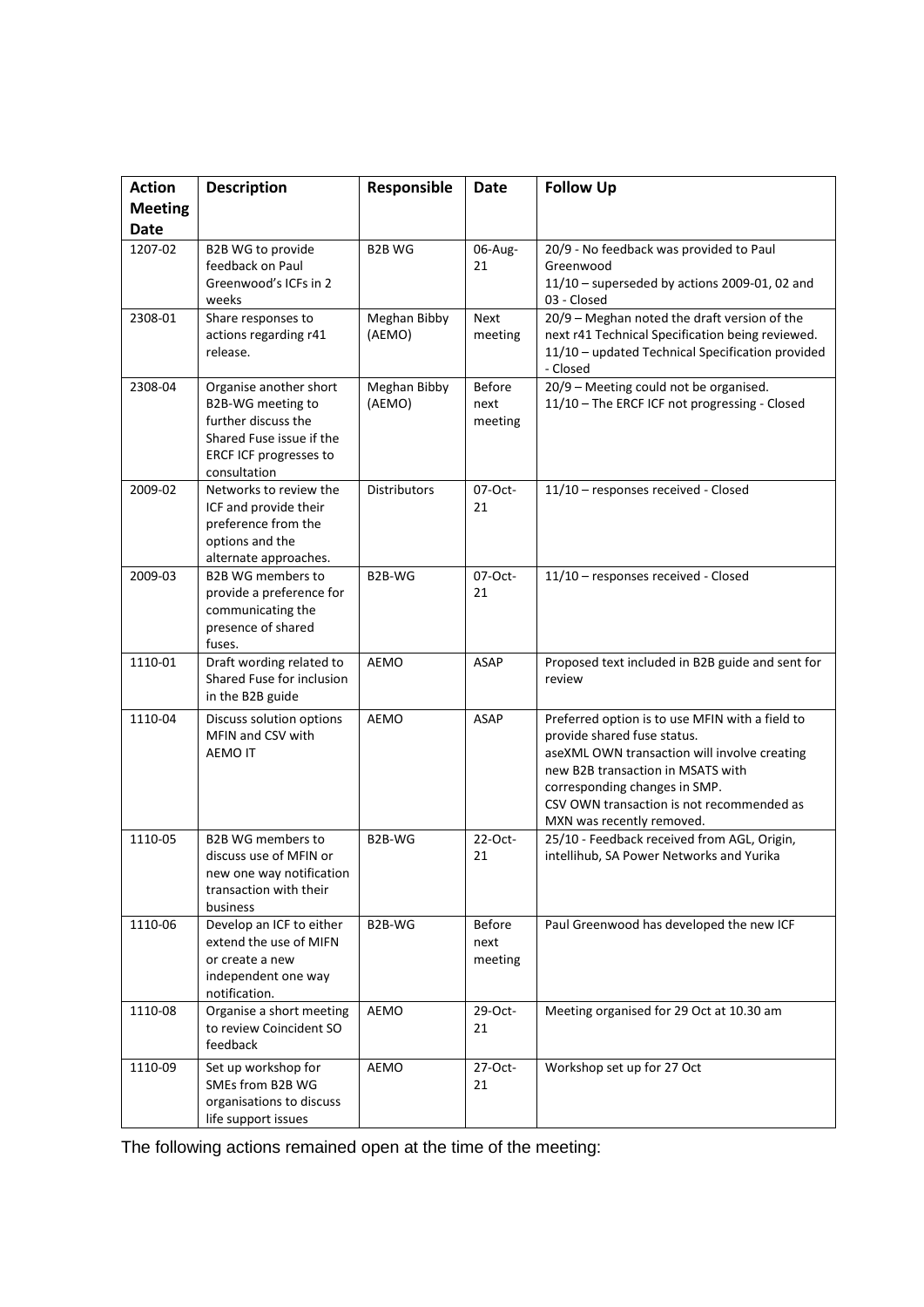| <b>Action</b>                 | <b>Description</b>                                                                                                                                                                                                              | Responsible                                | <b>Date</b>                          | <b>Follow Up</b>                                                                                                                                                                                                                                                |
|-------------------------------|---------------------------------------------------------------------------------------------------------------------------------------------------------------------------------------------------------------------------------|--------------------------------------------|--------------------------------------|-----------------------------------------------------------------------------------------------------------------------------------------------------------------------------------------------------------------------------------------------------------------|
| <b>Meeting</b><br><b>Date</b> |                                                                                                                                                                                                                                 |                                            |                                      |                                                                                                                                                                                                                                                                 |
| 2001-08                       | B2B-WG members to look into other<br>fields tied to an AS with an enumerated<br>list and how to ensure they're kept up to<br>date.                                                                                              | B2B-WG                                     | December<br>meeting                  | Ongoing low-priority item.<br>Mark Riley and David<br>Woods to provide update<br>at July meeting.<br>12/7 No further progress.<br>next update at September<br>2021 meeting<br>$11/10$ – next update at<br>December 2021 meeting                                 |
| 2001-09                       | Mark Riley (AGL) and David Woods<br>(SAPN) to map out the process of<br>managing the respective lists and the<br>Technical Specifications with respect to<br>updating the ICF and accommodating for<br>the ASWG change process. | Mark Riley (AGL),<br>David Woods<br>(SAPN) | December<br>meeting                  | Ongoing. Update to be<br>provided offline or in<br>future meeting.<br>Mark Riley and David<br>Woods have done further<br>work. Update to be<br>provided in June meeting.<br>12/7 next pass in few<br>weeks<br>$11/10$ – next update at<br>December 2021 meeting |
| 2005-03                       | B2B-WG to review the guide to refresh it<br>(low priority)                                                                                                                                                                      | B2B-WG                                     | By circular                          | Mark Riley has done the<br>first pass and some<br>cleanup, not sure about DB<br>processes. Mark to send to<br>AEMO for sharing with<br>B2B-WG<br>12/7 WG asked to send the<br>feedback to Mark<br>$11/10$ – next update at<br>December 2021 meeting             |
| 2106-04                       | Meghan Bibby to ask Lenard Bull about<br>'NOMW' transaction, if a new field is<br>added to the NOMW does it trigger a<br>new schema.                                                                                            | Meghan Bibby<br>(AEMO)                     | Next<br>meeting                      | 12/7 - Meghan to get back<br>on this<br>20/9 - Lenard to get back<br>about the non versioned<br>enumerated list                                                                                                                                                 |
| 2009-05                       | Networks to review and confirm their<br>sections of the B2B Guide                                                                                                                                                               | <b>Distributors</b>                        | <b>Before</b><br>December<br>meeting | $11/10$ – This is for<br>December meeting                                                                                                                                                                                                                       |
| 2009-06                       | AEMO to organise an analyst resource to<br>look at description changes and if they<br>have any technical impact                                                                                                                 | AEMO                                       | <b>Before</b><br>December<br>meeting | $11/10$ - This is for<br>December meeting                                                                                                                                                                                                                       |
| 2009-07                       | Add Australian Standards to the<br>December meeting agenda                                                                                                                                                                      | AEMO                                       | <b>Before</b><br>December<br>meeting |                                                                                                                                                                                                                                                                 |
| 1110-02                       | B2B WG members to provide feedback<br>on the wording in the B2B guide                                                                                                                                                           | B2B-WG                                     | Before next<br>meeting               |                                                                                                                                                                                                                                                                 |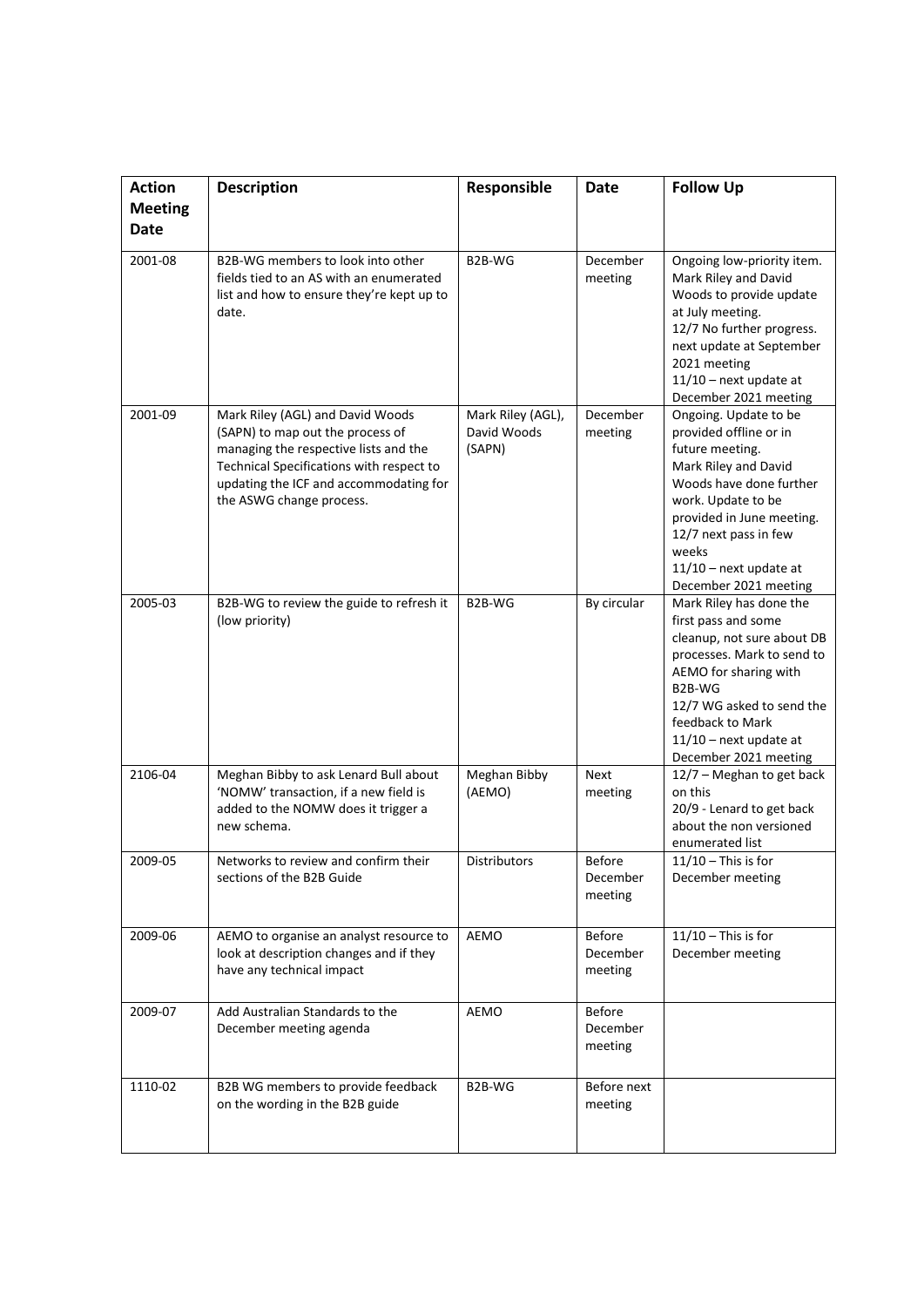| <b>Action</b><br><b>Meeting</b><br><b>Date</b> | <b>Description</b>                                                 | Responsible | Date | <b>Follow Up</b>                                                      |
|------------------------------------------------|--------------------------------------------------------------------|-------------|------|-----------------------------------------------------------------------|
| 1110-07                                        | Provide analysis of Coincident SO<br>feedback for review to B2B WG | AEMO        | ASAP | $10/11$ – IEC paper will be<br>sent to B2B WG for review<br>by 15/11. |

#### Standing list of consultation items

| <b>Issue</b>                                | To be included in what<br><b>B2B Procedures</b><br>version? | <b>Status</b>                                             | <b>Notes</b>                                                                                                    |
|---------------------------------------------|-------------------------------------------------------------|-----------------------------------------------------------|-----------------------------------------------------------------------------------------------------------------|
| <b>B2B Guide refresh</b>                    |                                                             | 2 - Requirements<br>determined, content in<br>development | Networks to confirm their sections                                                                              |
| Fields tied to an<br>Australian<br>Standard |                                                             | 1 - Determining<br>requirements                           | AEMO to organise an analyst resource to<br>look at description changes and if they<br>have any technical impact |

# **ITEMS FOR DISCUSSION OR NOTING**

# **2.1 Shared Fuse ICFs – Review of Feedback - Paul Greenwood (Vector) / Nandu Datar (AEMO)**

Discussion:

- Nandu Datar (AEMO) talked to the Shared Fuse Options analysis paper.
- B2B WG members noted their views about the proposed options.
- Meghan asked the members if the ICF requires further update.
- Paul Greenwood (Vector) noted that he will update the ICF including accepting changes proposed by Dino Ou (Endeavour).
- Mark Riley (AGL) noted that the CSV via email remain an option for the Retailers to use due to the very low frequency of need to send the shared fuse notification.
- Helen noted that if MFIN option is progressing then could be repurposed for future use.
- Members were asked to pick between option 1 MFIN and option 2 OWN via aseXML. Majority backed option 2.

Actions:

- Check with AEMO IT if the proposed changes to MFIN require schema changes.
- Paul to amend the shared fuse ICF as per the outcome of the meeting by 17 Nov for B2B WG to review.
- B2B WG to review the ICF and provide their feedback by 23 Nov.
- Check with AEMO IT if the CSV file name in the OWN envelope enumerated in the schema.
- Check with AEMO IT if MFIN reasons are outside or inside schema.